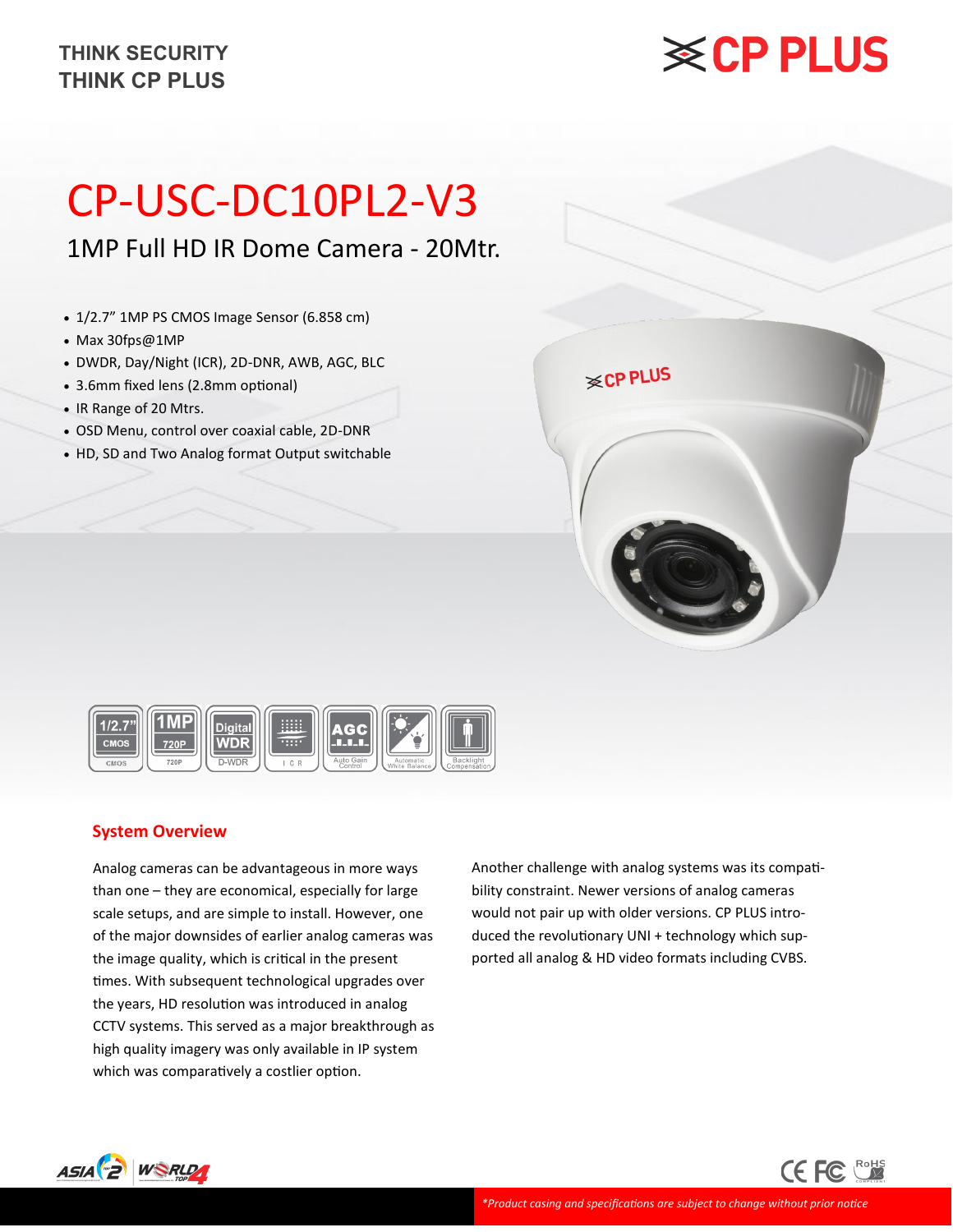# **※CP PLUS**



## CP-USC-DC10PL2-V3 1MP Full HD IR Dome Camera - 20Mtr.

#### **Functions**

#### **OSD Menu support**

CP PLUS HD analog cameras come with their own menu using which the camera settings can be managed, for instance, the signal type can be changed and other sensor level adjustments be made.

#### **IR LED**

Numerous IR LEDs provide detailed images even in very low light conditions. These LEDs adjust the infrared intensity for distinct images in dark environments for up to 20mtrs.

#### **UNI+ technology**

CP PLUS Analog HD cameras offer compatibility across all the available technologies - CVBS, TVI, HDCVI, AHD and HDx, making upgrading simple and hassle-free.

#### **Power protection**

With a voltage tolerance range of ±30, these cameras are suitable even in fluctuating power conditions.

#### **Plug & Play**

CP PLUS Analog HD cameras are simple to configure and install.

#### **About CP PLUS**

The brand that is on its way to lead the world when it comes to the security and surveillance industry, CP PLUS, keeps bombarding the market with the most reliable range of products that have been designed carefully and methodically to automate the whole surveillance and security process, no matter how big your premises are.

It was the initiative to help the public in the area where they are the most vulnerable and to empower the sense of safety in our hearts that had conceptualized CP PLUS. And embarking on its mission to make the world a safer and more secure place has taken the brand's journey to unprecedented levels even when compared to international competitors.



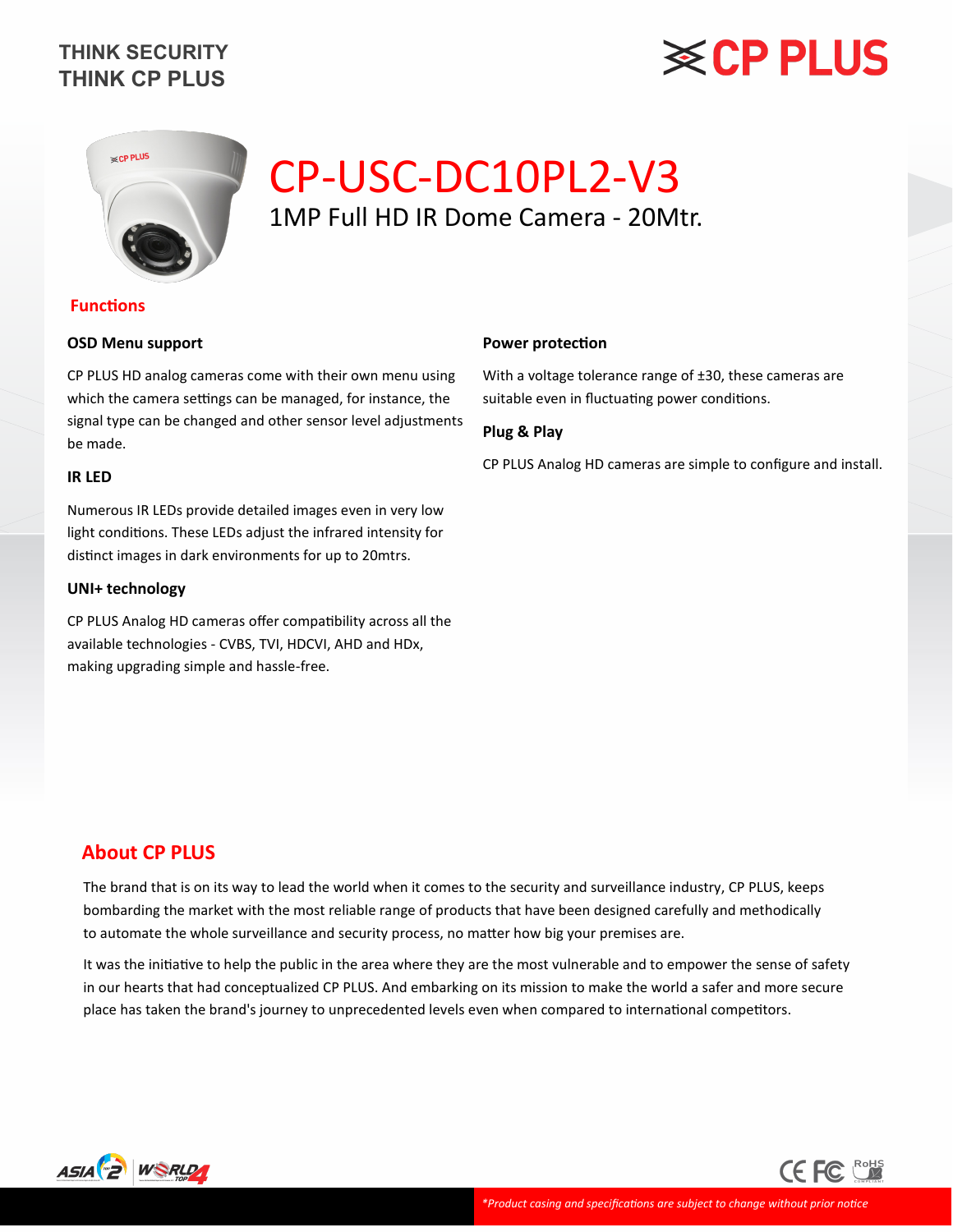## **※CP PLUS**



## CP-USC-DC10PL2-V3 1MP Full HD IR Dome Camera - 20Mtr.

| Feature                        | Specification                                                                                                                    |
|--------------------------------|----------------------------------------------------------------------------------------------------------------------------------|
| Image Sensor                   | 1/2.7" 1MP PS CMOS (6.858cm)                                                                                                     |
| Minimum Illumination           | 0.04Lux/F2.4, 30IRE, OLux IR on                                                                                                  |
| <b>Shutter Speed</b>           | PAL: 1/25~1/100000s; NTSC: 1/30~1/100000s                                                                                        |
| Lens                           | 3.6mm (2.8mm optional)                                                                                                           |
| Lens Type                      | Fixed lens/ Fixed Iris                                                                                                           |
| S/N Ratio                      | More than 65dB                                                                                                                   |
| Mount Type                     | Board-in                                                                                                                         |
| Max. Aperture                  | F2.4                                                                                                                             |
| Angle of View                  | H: 93°(57.6°) V: 48°(32°)                                                                                                        |
| <b>Close Focus Distance</b>    | 800mm (31.50")                                                                                                                   |
| <b>DORI Distance</b>           | 3.6mm-51m (Detect) 20m (Observe) 10m (Recognize) 5m (Identify)<br>2.8mm-51m (Detect) 20m (Observe) 10m (Recognize) 5m (Identify) |
| <b>Back Light Compensation</b> | <b>BLC/DWDR</b>                                                                                                                  |
| <b>Whit Balance</b>            | Auto/ Manual                                                                                                                     |
| <b>Video Streaming</b>         | 1MP@25/30fps                                                                                                                     |
| Video Output                   | 1-channel BNC high definition video output/ CVBS video output (Can switch)                                                       |
| <b>ICR</b>                     | Auto (ICR)/Manual                                                                                                                |
| IR                             | IR Range of 20 Mtr., Smart IR                                                                                                    |
| Gain Control                   | AGC                                                                                                                              |
| OSD Menu                       | Multi-language                                                                                                                   |
| Smart IR                       | Auto/ Manual                                                                                                                     |
| Casing                         | Plastic                                                                                                                          |
| <b>Operating Temperature</b>   | -40°C ~ +60°C (-40°F ~ +140°F) / Less than 95% RH                                                                                |
| <b>Power Source</b>            | 12V DC ±30%                                                                                                                      |
| Power Consumption              | Max 2.3W (12V DC, IR on)                                                                                                         |
| Dimension                      | 85mm×85mm×69mm(3.35"×3.35"×2.72")                                                                                                |
| Weight                         | 0.09Kg.                                                                                                                          |



CE FC COHS